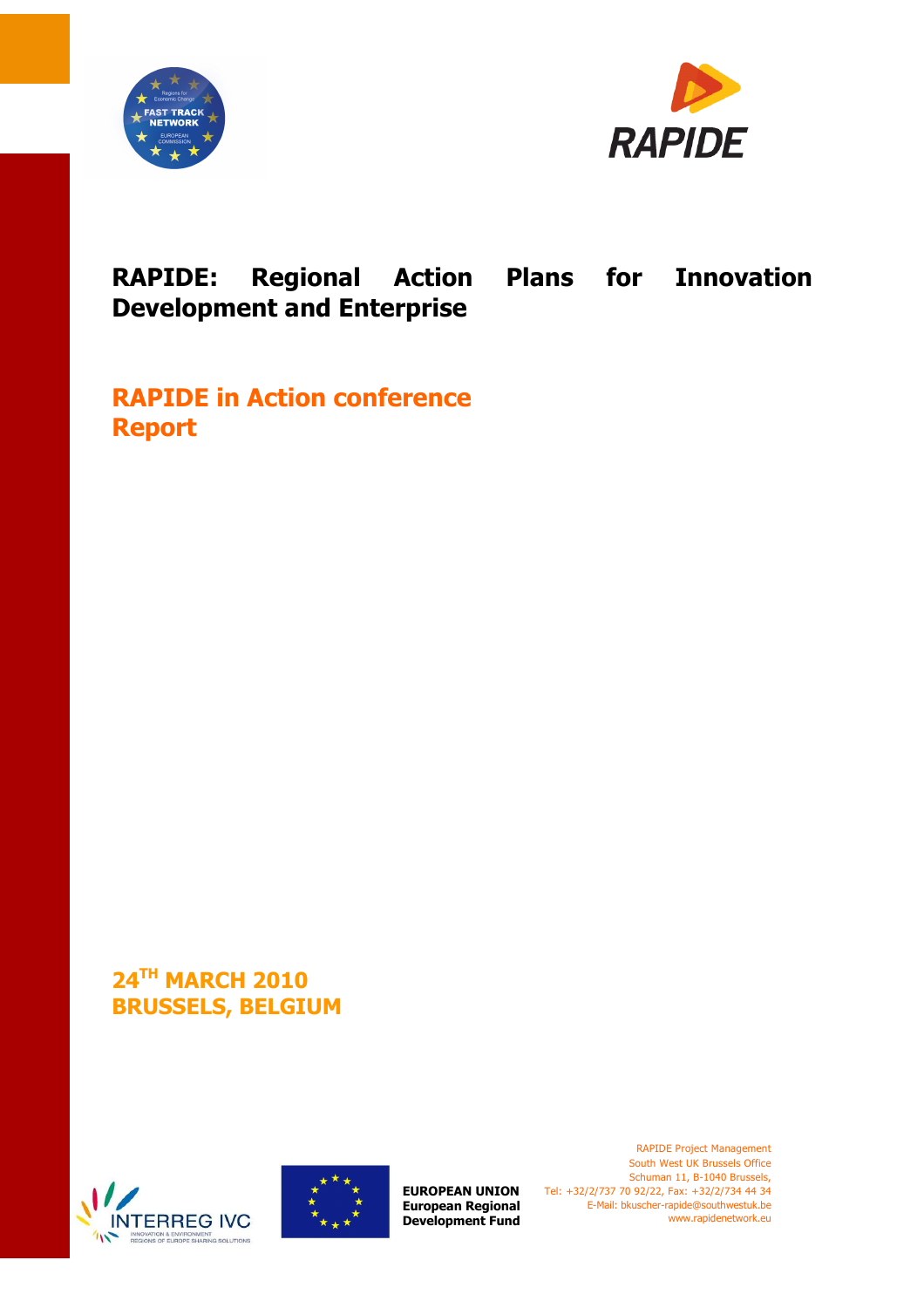# **1. SUMMARY OF THE RAPIDE PROJECT**

RAPIDE is exploring how the public sector influences innovation by looking at a number of critical factors that determine the success and speed of bringing innovation to market more quickly. While there are examples of good practices in different regions, there is little in the way of overarching or transferable key principles identified as being most important when commercialising innovation effectively. RAPIDE was already able to capitalise on good practices and ideas of the network as well drawing on expertise from both the partner regions and outside of the network.

The following innovative RAPIDE Actions will be implemented by the RAPIDE network partners:

- **1. Innovation Voucher Schemes**
- **2. Pre-Commercial Procurement projects (PCP)**
- **3. Business Angel Networks**
- **4. Assessment tool for start-ups in incubators**
- **5. Pitching tool to bring innovators to investors**

# **2. INTRODUCTION AND PURPOSE OF THE EVENT**

DG REGIO and the RAPIDE network have combined forces to organise this conference. Its purpose was to ensure the engagement of all regional and European stakeholders in the implementation of the future **RAPIDE Action Plans**. Those stakeholders will also learn about the current RAPIDE successes. **The Commission's direct involvement in RAPIDE will give partners a unique opportunity to develop a true dialogue between the European Commission and the respective regional players.** All RAPIDE partners had the possibility of presenting the regional interests and regional RAPIDE actions to the EC.

It was envisaged that each partner's **Managing Authority** will have the opportunity to meet with the respective **geographical unit** desk officers and EC experts to discuss their Action Plan, setting out concrete actions in their region for commercializing innovation more quickly. The afternoon of this event was used to discuss the successful completion and implementation of the RAPIDE Action Plans.

This report summarises the key points made over the one day event.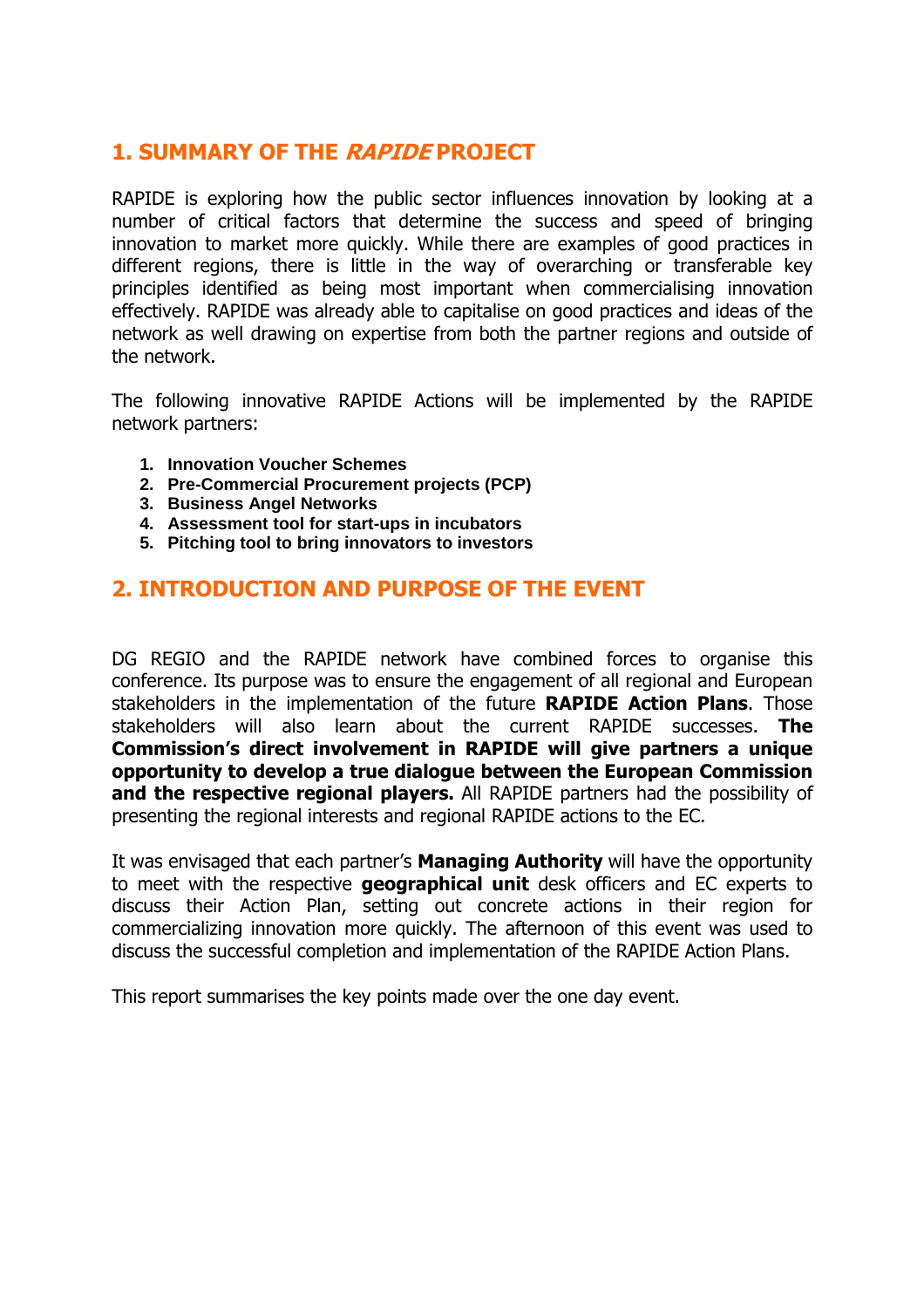# **3. PROGRAMME – PRESENTATIONS**

# **3.1. WELCOME**

**Zoltan Gyevai,** the moderator is journalist and permanent correspondent in Brussels welcomed everybody and opened the RAPIDE in Action Conference. He emphasised the Fast Track status of RAPIDE and therefore the European Commission is also directly involved, acting as an additional partner and critical friend. This engagement is led by DG Enterprise and DG Regional Policy and supported by DG Research, DG Information Society and Media and DG Employment and Social Affairs.

We have today representatives of all those DGs here.

The PURPOSE of the EVENT is:

- $\Rightarrow$  to present the successes and findings of RAPIDE so far
- $\Rightarrow$  to inform the regional desk about the envisaged RAPIDE Actions
- $\Rightarrow$  to ensure the engagement of the Regional Managing Authorities (MAs) in the future implementation of the RAPIDE Actions

# **3.2. Expectations of the EC at the Fast Track networks**

**Rudolf Niessler,** DG REGIO/ Director Policy Coordination emphasised the reasons for the European Commission and the DG REGIO why Fast Track networks are of special value for them.

He emphasised that Fast Track networks must go one step ahead from exchange of 'good practices' to investments and implementation of actions and delivery of improved projects in each region.

This can be achieved only by active involvement of the Managing Authorities (MAs) of the relevant Operational Programmes and concrete deliverables (Regional Action Plans) to feed the Operational Programmes with qualified and better projects.

The main difference of Fast Track networks is the that the Commission works in partnership: in RAPIDE DG ENTR is in the lead but DG REGIO, DG INFSO and DG RTD are active as well.

See presentation Rudolf Niessler - Fast Track RAPIDE.ppt

### **3.3. Experience with Fast Track RAPIDE**

**Reinhard Büscher**, DG ENTR – Head of Unit – Support for Innovation emphasised the differences of the RAPIDE regions in the Innovation Scoreboard. It is a mixture of very advanced and moderate regions. He also highlighted that Fast Track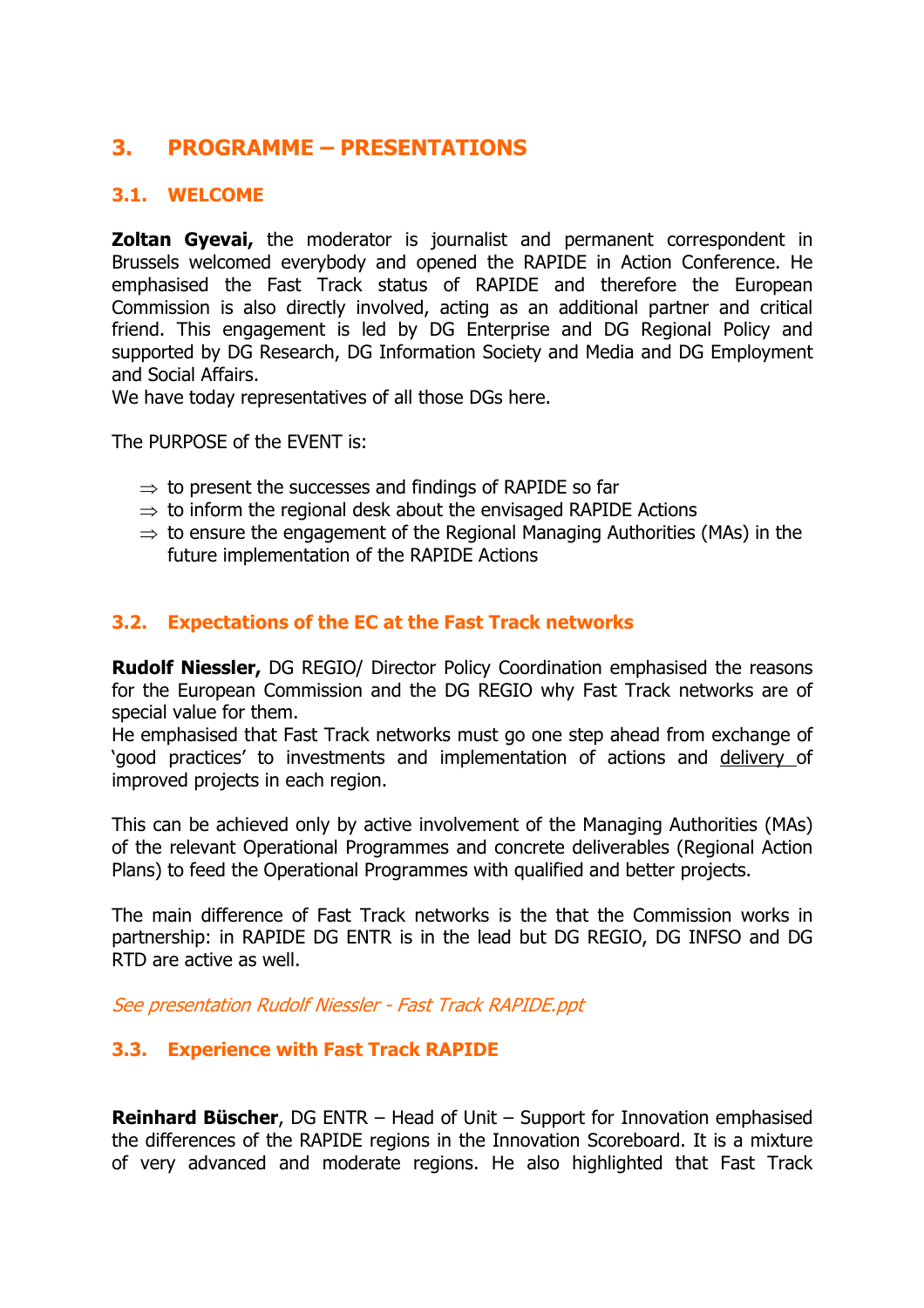networks have to be proactive partnerships which work together on joint solutions for pre-defined challenges.

See presentation Reinhard Buescher RAPIDE.ppt

# **3.4. Increasing levels of public procurement for innovation**

**Keith Sequeira,** DG ENTR - Innovation Policy Development Unit gave a presentation about "How much public procurement of innovation is there? And if we can measure it and set targets?".

It is a provan fact that other global economies do procure much more innovation and research than the European once. To change that, we need to target and train procurers and not innovation agencies. The target is to earmark at least 2% of the European public procurement for innovative and pre-commercial technologies.

See presentation Keith Sequeira RAPIDE.ppt

### **3.5. Successes and challenges of RAPIDE**

**Lorelei Hunt**, Director of Innovation – SWERDA shortly summarised the history of RAPIDE and how it developed from a vague idea to one of the most innovative networks in Europe. RAPIDE is already fulfilling what Reinhard Buescher from DG REGIO is requesting. We work together on joint solutions for pre-defined challenges and we take up as network new ideas and we developed them further and try to promote them.

- PCP
- Pitching Methodology
- Start-Up Assessment

See presentation Lorelei Hunt RAPIDE in Action Successes and Challanges.ppt

# **4. PROGRAMME – INTERVIEWS – DISCUSSION**

### **4.1. RAPIDE Actions to bring innovation quicker to the market**

**Zoltan Gyevai** interviewed all RAPIDE partners and they gave insides about their challenges in designing and implementing the RAPIDE Action Plans.

**Zoltan Balogh** Director of Brussels office from the Hungarian region Eszak-Alfold informed the conference participants that **Eszak-Alfold** has concentrated on precommercial procurement. Pre-commercial procurement is a new action in the Operational Programme and it fits within the axis on Regional development and experimental action. Hungary is not an innovation leader and Eszak-Alfold would like to use Structural Funds to change this.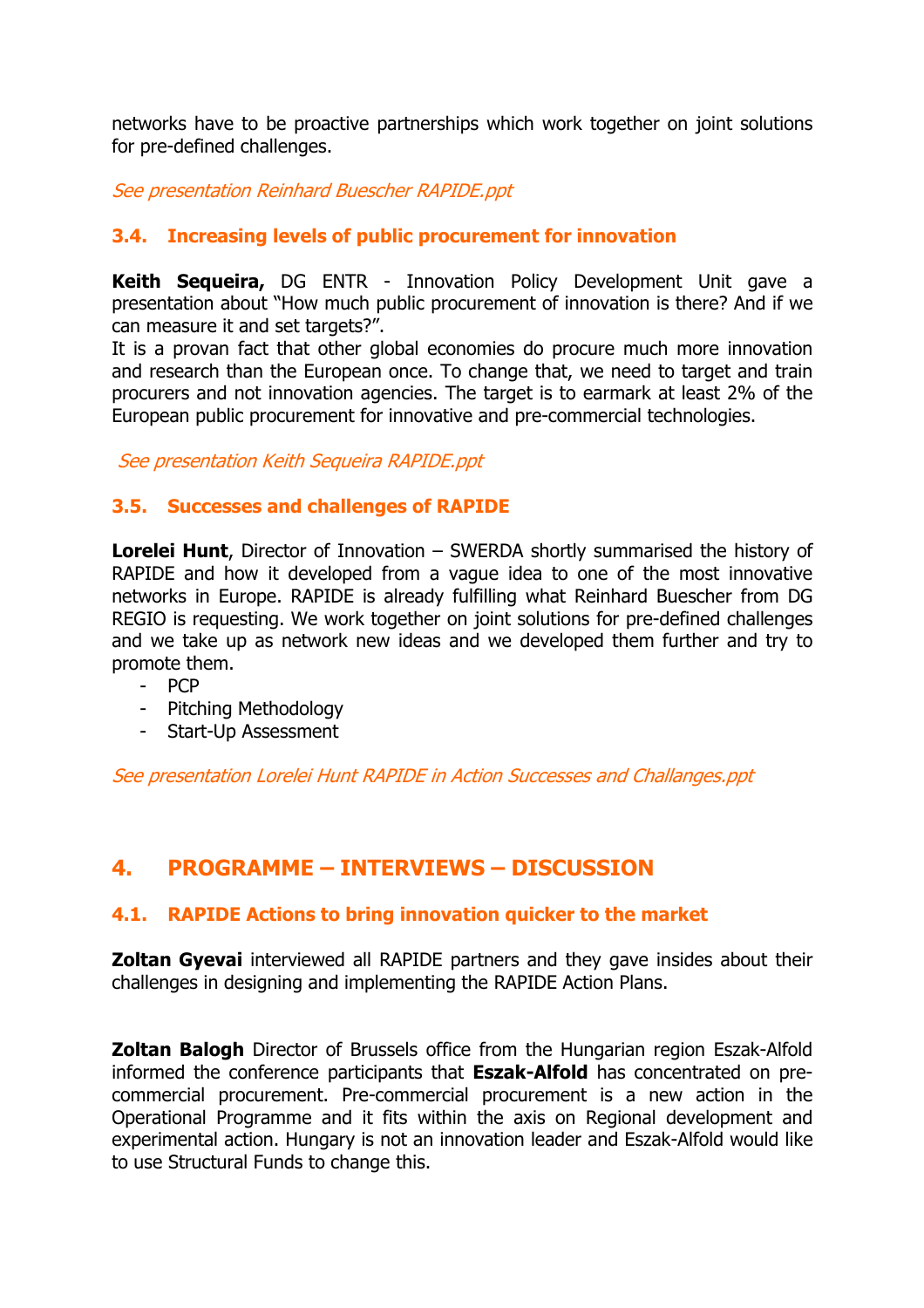RAPIDE has represented a new challenge, as new types of partnership have been required to implement the project. The Managing Authority is a centralised body in Hungary and it has been difficult to demonstrate why it is important to implement the project and it is a joint learning process for Eszak-Alfold and the Managing Authority. The final signing ceremony for what has been learnt through RAPIDE in the Operational Programme will take place in May.

**Maciej Kruzewski** Director of Strategic and Economic Planning Department in the Marshal's Office of **Kujawsko-Pomorskie** Voivodeship outlined that Kujawsko-Pomorskie concentrates on innovation vouchers and these will be funded through the Structural Funds. Since the Marshal office itself is the Managing Authority there won't be any problem launching the call for innovative ideas to be funded through the innovation vouchers. They would like to focus on ICT.

Secondly they concentrated on the implementation of a PCP project and they envisage to boost innovation by this new procurement process.

**Christos Tzomakas,** Head of Scientific-Technical Support department from the Regional Development Fund in **Western Greece** explained that concentrates on innovation vouchers and a Business Angel Academy. The lack of innovation in SMEs and the need to stimulate investment in R&D has led to concentration on an innovation vouchers scheme, which will be launched in May or June. The Managing Authority for the Convergence Operation Programme is on board and is supporting cooperation between research institutes and enterprises.

**Kaj Kostiander,** R&D Specialist from Kemi-Tornion University of Applied Sciences in Lapland indicated that the RAPIDE partner in **Lapland** intend to implement 2 RAPIDE actions.

- innovation vouchers, due to the lack of innovation culture. RAPIDE is being exploited to develop products and services for SMEs. Lapland is looking to develop a flexible innovation voucher tool to make it easier for SMEs to apply.
- A stronger partnership between all responsible stakeholders of the region. Innovation needs partnership

**Daniela Bergelt**, from the Ministry for economy and labour of Saxony-Anhalt outlined that the region of **Saxony-Anhalt** intends thanks to RAPIDE to implement a new style of an innovation voucher scheme. The innovation vouchers are fast to access and small in size, which has been applied through shared experience within RAPIDE.

Two funding schemes will be set up: 1) to access consultancy services to raise awareness on R&D investments; and 2) to access solid consultation or R&D.

**Emil Picha,** Director of the monitoring, assessment and publicity in the Ministry of Economy of Slovakia explained how the central Managing Authority supports the region of **Presov** to use structural funds for the realisation of a regional innovation voucher scheme. The ministry is also interested to extend this scheme to other Slovak regions.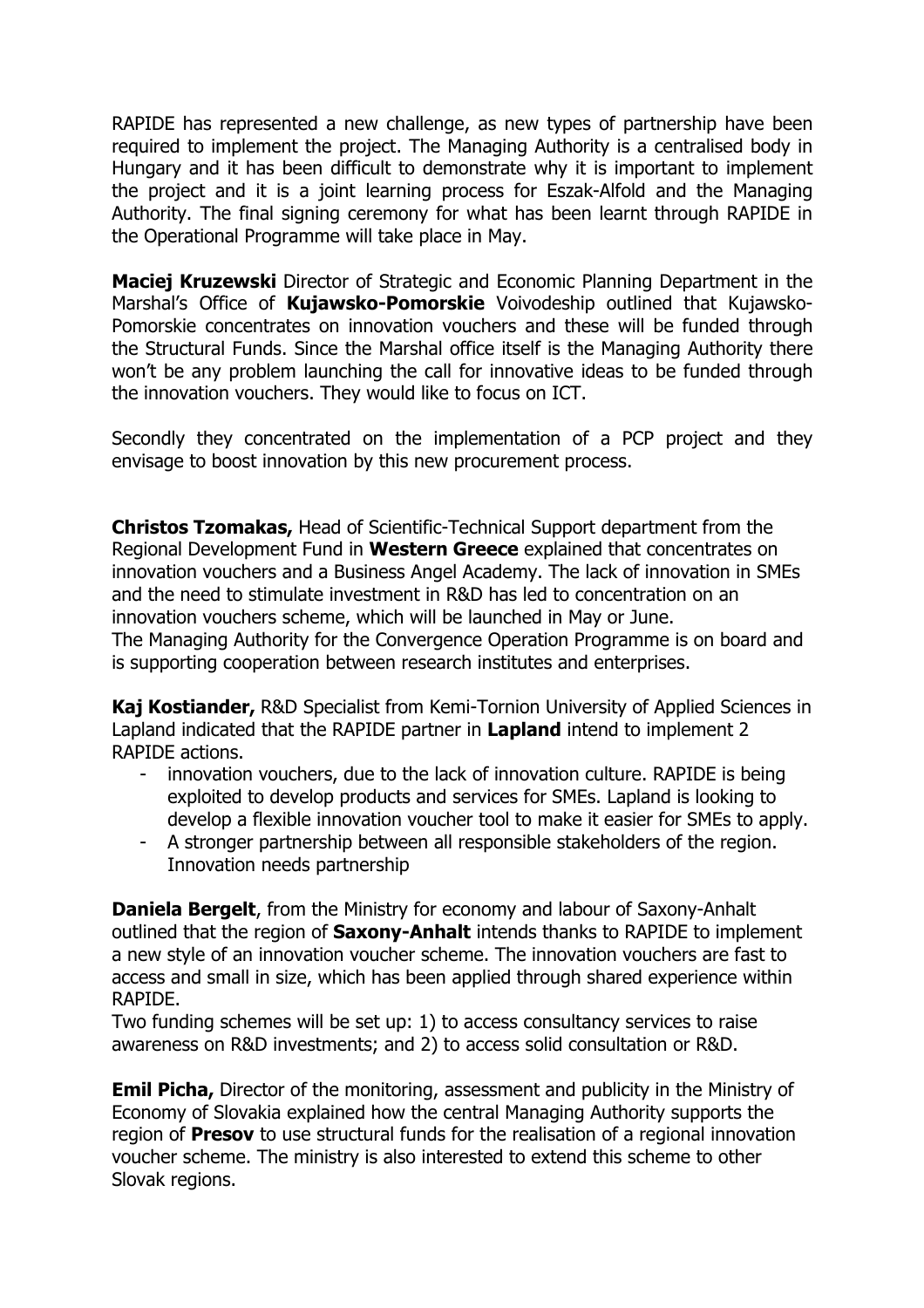**Henri Hanson,** from the **Tartu** Teaduspark - Science park described the reason why the RAPIDE partner from Tartu decided to create a Nano Lab as Rapide Action and how it has used the RAPIDE partnership to learn about the experiences with such innovative labs and incubators

**Ricardo Capilla Pueyo ,** Director General for development and Innovation from Ministry for Economy and Industry of **Galicia** explained why the Galician partner decided to make the most ambitious Action Plan. The core of the action plan is the creation of a network of innovation agents, which funds researchers to work with companies and creates innovation training programmes for SMEs through grants.

**Sven-Erik Sahlen,** Development Manager from **Örebro** Regional Development Council highlighted that the Swedish partner from Örebro concentrates on innovation partnership and business angel network.

Sweden is a top innovation performer, but steps have been made to make Orebro a more dynamic region. Until now, the public innovation structure has been too complicated and there is now the plan to set up an innovation centre. The innovation centre should be up and running by January 2011 and  $\epsilon$ 1.2 million has been allocated to run the centre, including its board and high-level manager. The Business angel work has been promoted to help finance innovative ideas.

**Richard Rossington,** Head of Policy for Business Support & Science from the Welsh Assembly Government emphasized the need for **Wales** to improve the Business-Academia cooperation. This work has been launched with Structural Funds and support from the Welsh Assembly Government. Commercialisation of research is the first priority of this work. Universities are involved in proof of concept work, as well as dealing with larger projects bringing innovation to the market. Nine innovation centres across Wales are offering services to business through this work and the RAPIDE Action should bring this relatively device services together and comparable.

**Radek Novotny,** advisor to the **South Bohemian** Innovation Agency explained why the innovation agency introduced an assessment tool for start ups in the regional incubators. Banks normally assess the 3 years financial history of companies, but start-ups do not have such a history, thus this new approach should evaluate the future performance of a company. If this is proved to be successful the national development bank will take up the same assessment tool.

**Lorelei Hunt,** Director of Innovation from the **South West England** Regional Development Agency summarised in the end in her function as Lead Partner that each region has taken something from RAPIDE to benefit them and no one solution fits all regions due to different institutional set ups.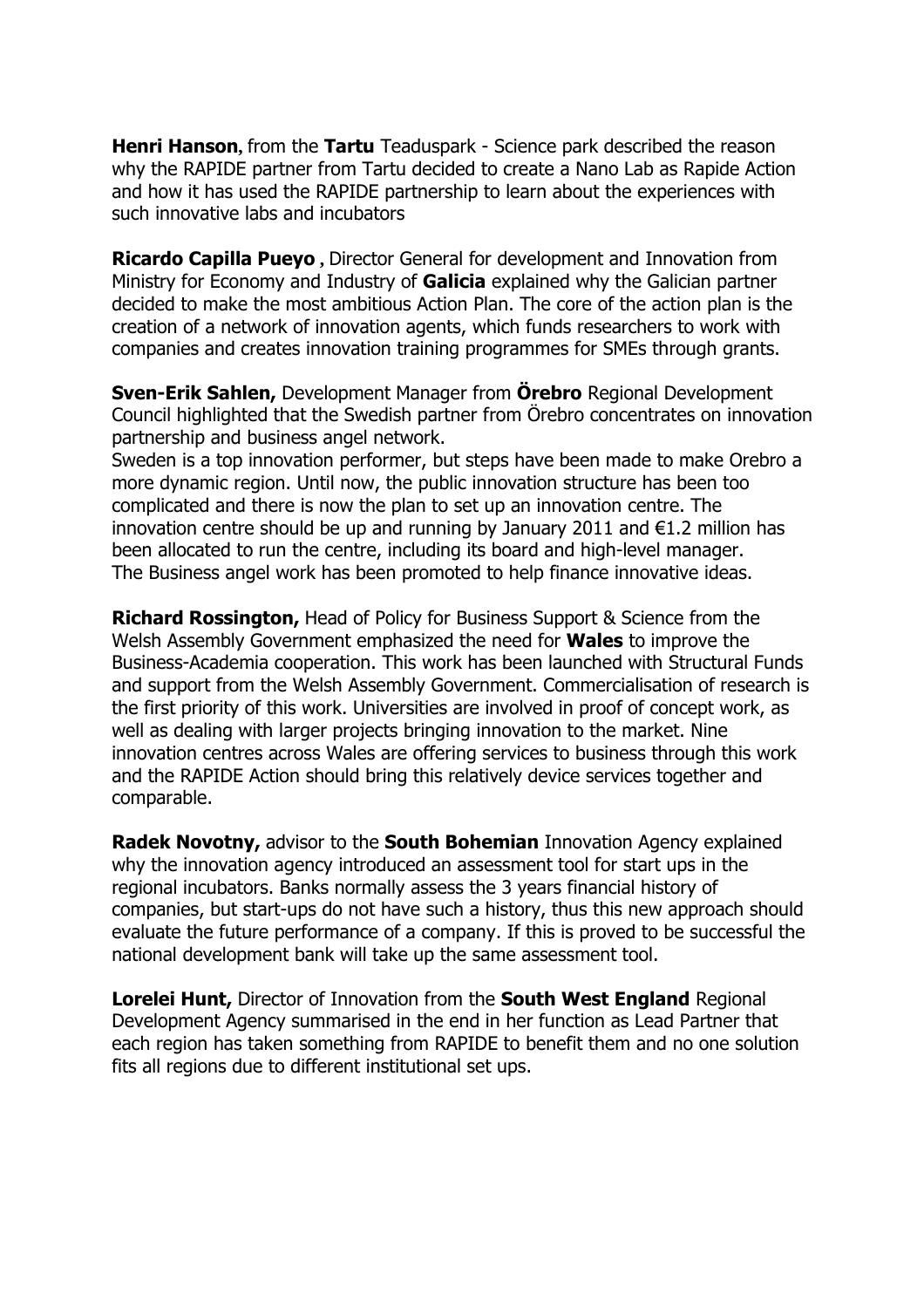# **4.2. RAPIDE CONCLUSION – What next?**

After a short discussion about regulations within structural funds and details in the introduction of Innovation Voucher schemes and Pre-Commercial procurement projects

**Mikel Landabaso,** DG REGIO – Head of Unit thematic coordination, innovation concluded the first part of the conference in highlighting the uniqueness of this event. Only thanks to the Fast Track structure of RAPIDE it was able to bring together Project managers from all partners (those who hold the pen) with the respective Managing Authorities for the regional and national structural funds with the responsible regional desk officers from DG REGIO and representatives of the other involved DGs.

He also expressed his hope that the following bilateral (trilateral) meetings will be of use for all the parties.

### **4.3. RAPIDE networking Session**

Trilateral meetings of all RAPIDE partners, MAs and EC regional desk officers and experts. Most partner's Managing Authority had the opportunity to meet with the respective geographical unit desk officers and EC experts to discuss their Action Plan, setting out concrete actions in their region for commercialising innovation more quickly. Unfortunately three DG REGIO desk officers namely for Saxony-Anhalt (Germany), South-Bohemia (Czech Republic) and Tartu (Estonia) did not appear to the meetings. Some of the meetings were very useful for the participants, but it can be clearly said that in similar future meetings all parties need more briefing about the purpose of this session.

# **5. PROGRAMME – PEER REVIEWS**

The afternoon of the conference was reserved for the final peer review of the **17 drafted RAPIDE Action Plans**. The kick-off was done by an overall presentation about the results of the Assessment of Action Plans.

### **5.1. Keynote address**

**Brigitte Hatvan,** Team Leader – Management Consulting, KWI Consultants GmbH outlined the development process of such an action and which are the most common errors in the design of such an Action.

She emphasised the need to clearly define all target groups (internal and external), an overall budget also after the implementation phase, increase staff capacity for new actions and define evaluation criteria already in advance.

#### See presentations:

- Brigitte Hatvan RAPIDE in Action - Action Plan Assessment.ppt and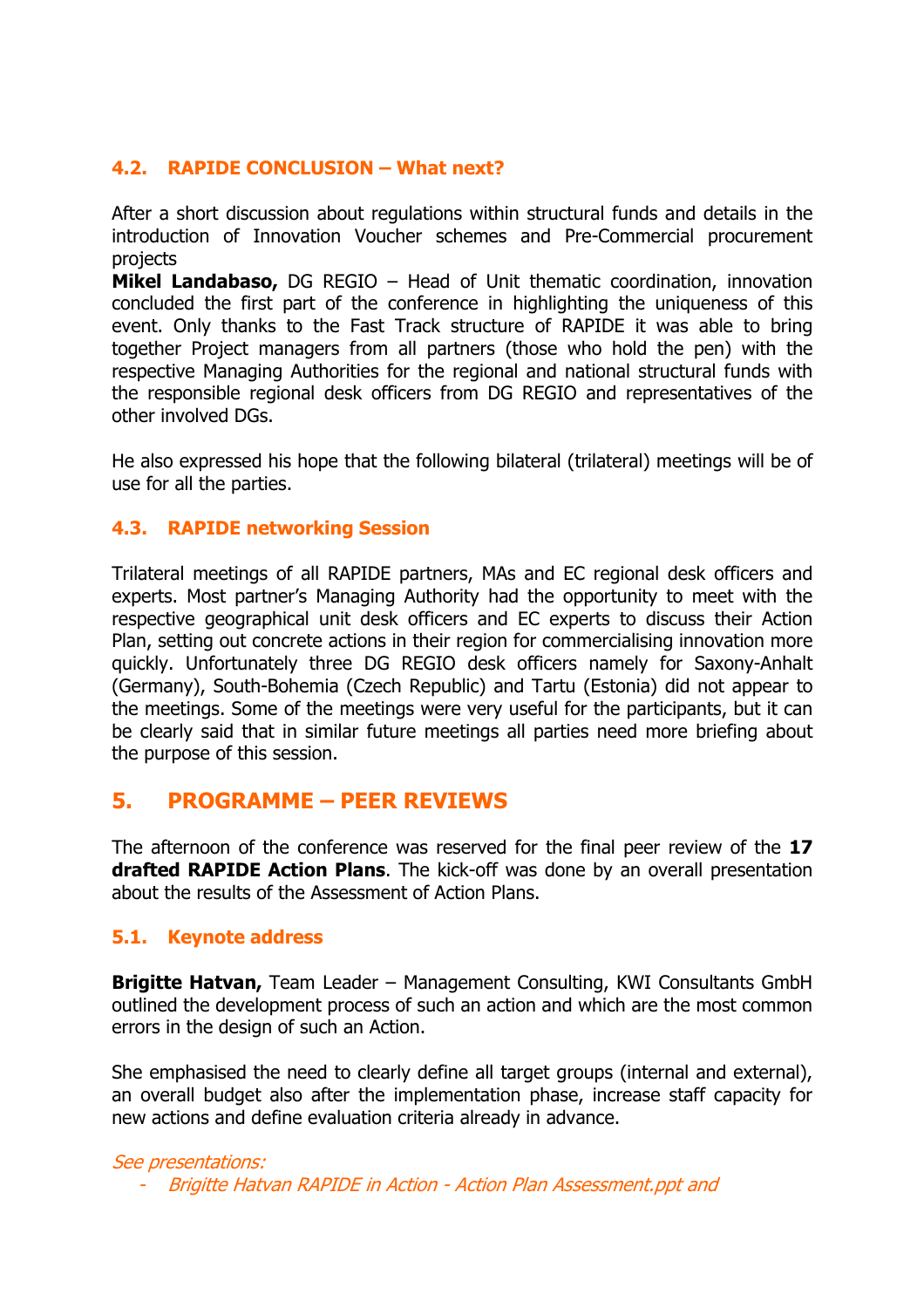- Brigitte Hatvan RAPIDE in Action - Action Plan Assessment HANDOUT.ppt

# **5.2. Peer Reviews**

After the introducing presentation the RAPIDE partners divided in four thematic peer review groups.

- 1. Innovation Voucher
- 2. Innovation Partnership
- 3. Pre-Commercial Procurement
- 4. Effective Funding Business Angel Assessment tool

Each group was lead by an external facilitator.

All the participants received in advance the Action Plans and the assessments of the other Action Plans within their thematic group.

The purpose of these 1½ hour meetings was to identify for each Action Plan the points which need to be changed until the finalisation in mid of May 2010.

# **5.2.1. Innovation Voucher**

RAPIDE Partners:

- 1. SAXONY-ANHALT, GERMANY
- 2. KUJAWSKO-POMORSKIE, POLAND
- 3. LAPLAND, FINLAND
- 4. PRESOV, SLOVAKIA
- 5. WESTERN GREECE

Facilitator:

Katharina Krell from Greenovate! Europe

Before turning to the individual reviews of the 5 action plans, 3 questions were discussed:

1) Did you find the external assessment of your action plans useful? All regions replied that the assessment was positive and had highlighted weaknesses they had not through about before.

2) None of the action plans mentioned knowledge providers beyond the regional public institutes. Are there legal limitations in the Structural Funds rules that prevent from including non-regional knowledge providers in the actions plans?

All replied that there was no legal limitation. All regions then confirmed that they intended to allow their regional SMEs to chose among all available pubic knowledge providers country-wide. Since this was not specified in the action plans yet, they were asked to make this point clear in the next update.

3) None of the action plans mentioned private-sector knowledge providers. Are there legal limitations in the Structural Funds rules that prevent from including private knowledge providers in the actions plans?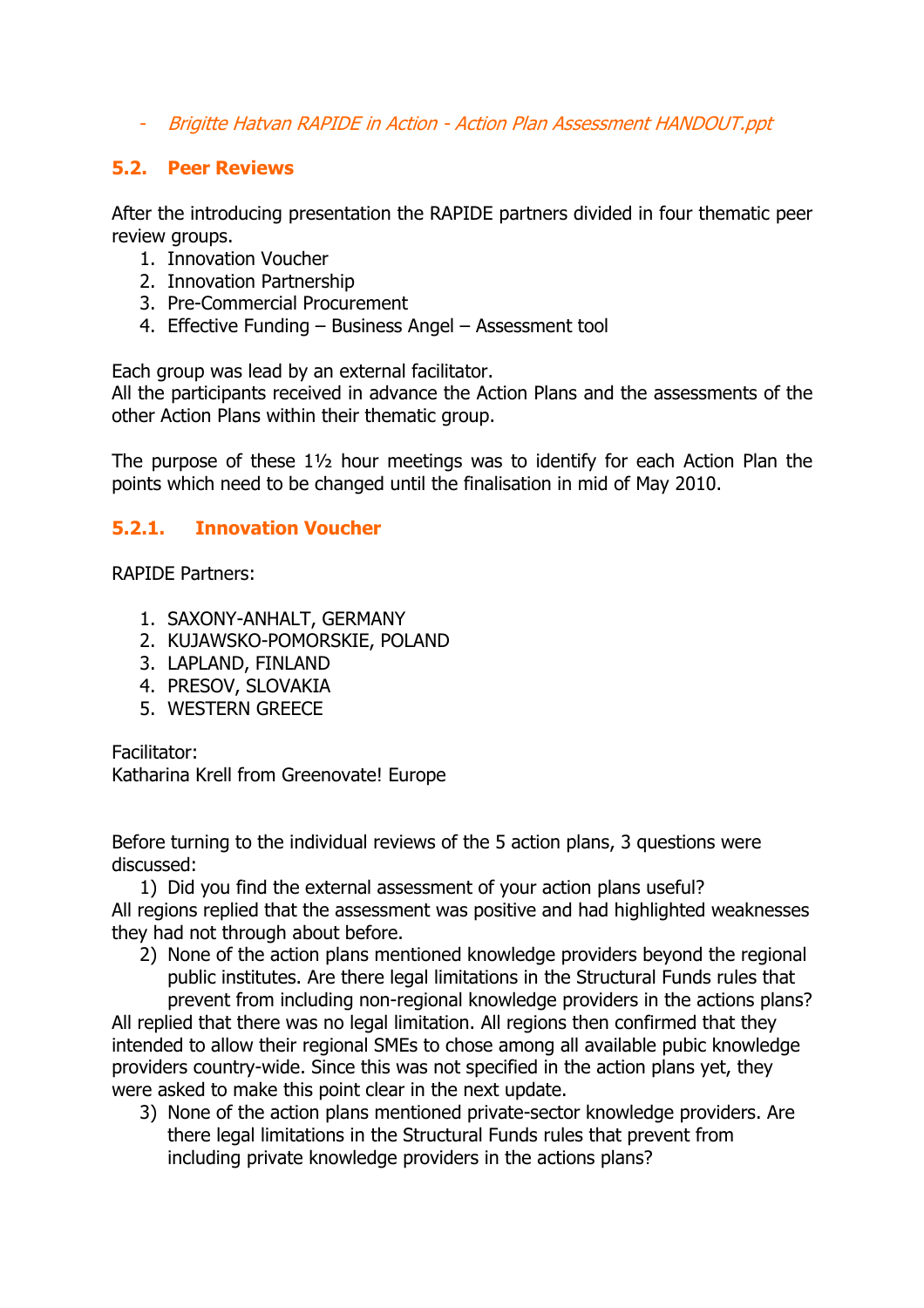All replied that there were no legal limitation, and that private knowledge providers could potentially be included. Katharina encouraged all regions to use the occasion of this new programme design to directly include also access to business expertise, and hence to set up 3<sup>rd</sup> generation vouchers, since any innovation plan has a business aspect. She recommended particularly a 2-stage voucher, where the  $1<sup>st</sup>$  one should be a  $1<sup>st</sup>$  generation access to technical expertise voucher, and the  $2<sup>nd</sup>$  stage a 2<sup>nd</sup> generation access to business expertise voucher.

Then the actions plans were discussed in detail. As a result, all regions committed to improving their action plans by May 2010, addressing **all aspects** that had been **highlighted in the assessment**, and some more that came up during the peer review.

Regarding the question how to match the SME voucher beneficiaries with the right knowledge provider, Katharina highlighted the web-based solutions of the NorthWest RDA: an SME, having received its voucher, can type its knowledge question or problem into the web. The question is then automatically emails to all knowledge providers that are registered in a pool

(http://www.nwdabusinessfinance.co.uk/innovation-vouchers/knowledge-providers ) with the NWRDA. Those knowledge providers who feel they have a good solution to the question email back to the SME – who then probably receives a number of offers from different knowledge providers and can chose the most appealing. Thus, competition is guaranteed, and in a sort of market place, SMEs demands meet R&Ds supplies.

http://www.nwdabusinessfinance.co.uk/innovation-vouchers

# **5.2.2. Innovation Partnership**

RAPIDE Partners:

- 1. WALES, UK
- 2. TARTU, ESTONIA
- 3. ÖREBRO, SWEDEN
- 4. LAPLAND, FINLAND
- 5. GALICIA SPAIN (apologised)

Facilitator:

Brigitte Hatvan, KWI Consultants GmbH

This thematic peer review can be characterised by its open discussion about the different Action Plans. The main discussion points were;

- Cooperation of universities
- Measurement of university engagement:
	- Cooperation with SME
		- social engagement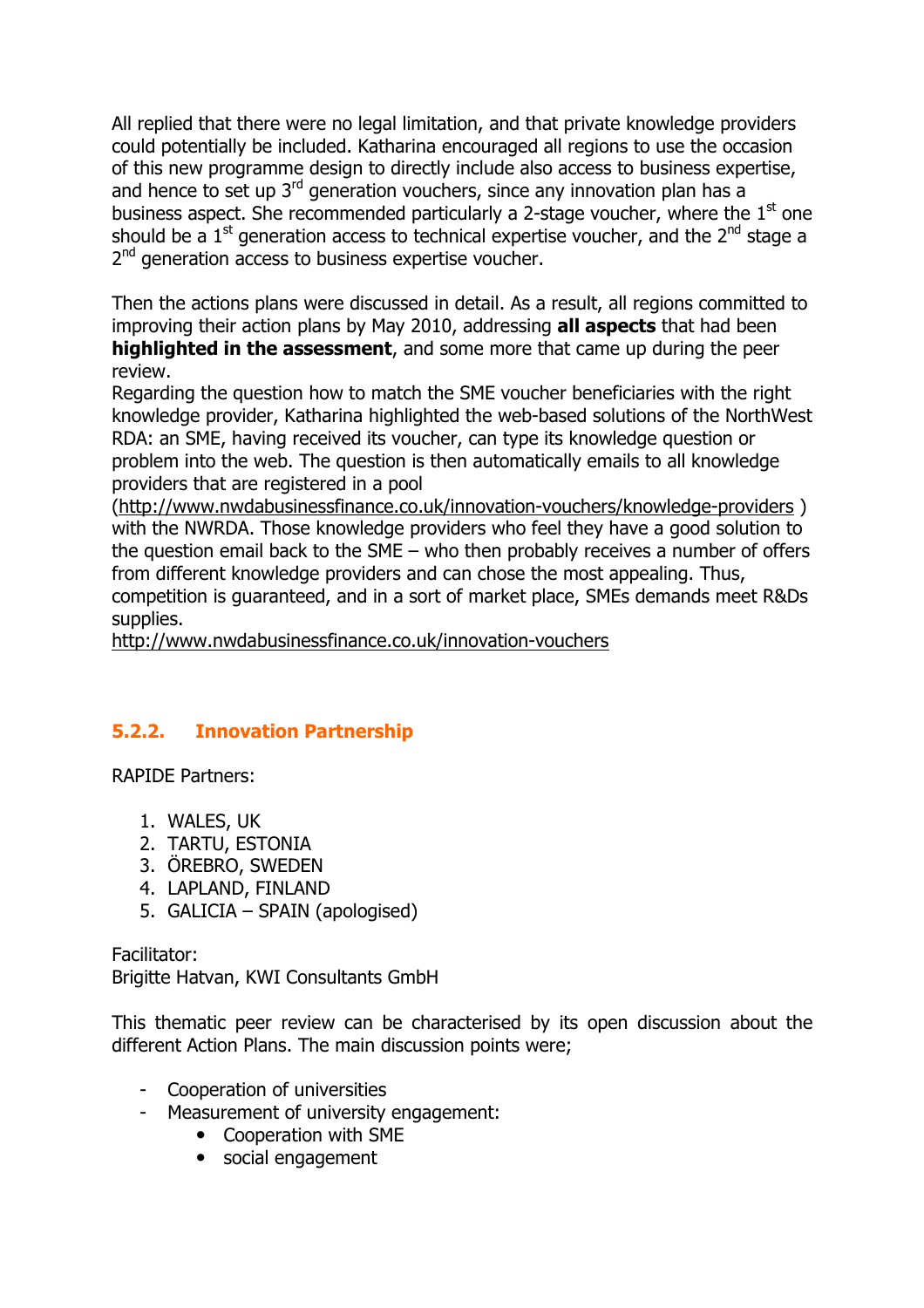- Web platforms as information and networking tool for fostering interaction between academic institutions and industry, specifically SME
- Change of mindsets and structures of academic organizations
	- Commercial offices / F&E transfer agents

Each RAPIDE partner named two topics which will be improved in the final action plan;

- Tartu / Estonia
	- Specifying local, national and international users "market research"
	- Identifying additional funding possibilities
- Wales
	- Elaborating solutions for the adaptation of the Technium network
	- Developing approaches for steering the commercialisation of R&D results
- Örebro / Sweden
	- Developing a clear picture of the planned reorganisation of the innovation system and the new organisational structures
	- Elaborating the description of actions planned in more detail
- Lapland
	- Elaborating the web-based innovation transfer tool including existing virtual platforms
	- Defining the functionalities of the web-tool with regard to the target groups addressed

### **5.2.3. Pre-Commercial Procurement**

RAPIDE Partners:

- 1. SOUTH WEST ENGLAND
- 2. ESZAK-ALFOLD HUNGARY
- 3. KUJAWSKO-POMORSKIE POLAND

Facilitator: Matt Havard, SWERDA

All three partner-region representatives explained what they intending to deliver through their RAPIDE Actions Plans on the specific theme of pre-commercial procurement (PCP).

#### **Presentation of planned actions**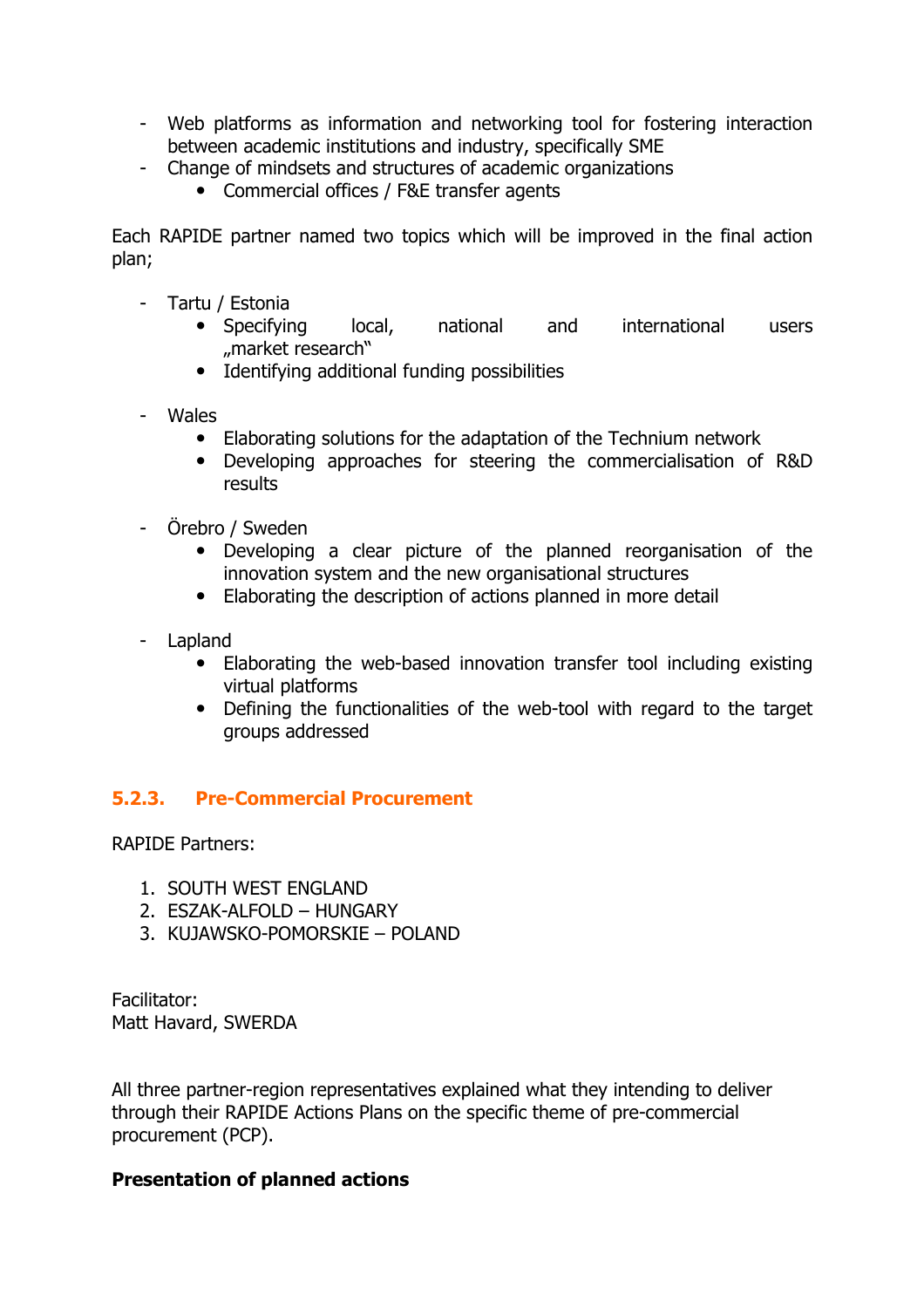The South West RDA explained that they were planning to embed PCP in the region. They intend to commission an expert to carry out a preliminary work in the region in order to produce a detailed plan as to how to engage with stakeholders in the South West. The idea would be to test the PCP process to tackle a transport issue in the North of the region and in the South of the region (Cornwall) on the theme of ageing population and pressure on health services. Part of the expert's brief is to consider hoe this could be implemented through the Convergence and Competitiveness programmes.

The Eszak-Alfold partner region presented their plan to create a process that would enable the integration of PCP into their procurement practices. In particular €300,000 has been identified in their Action Plan to launch a two-stage process whereby an assessment of the R&D needs of businesses working in the public sector would be carried out pilot project. The PCP process would be tested on a couple of pilot-projects. Am Intermediary Support Organisation would be set-up to manage the process.

The Kujawsko-Pomorskie region is intending to create an 'Internet Platform of Innovation', a database platform that would enable cooperation between R&D Institutions and businesses implementing the innovative processes, with a view improve information flow between of information between all stakeholders.

All participants then had an opportunity to comment on each Action Plans. In particular, all praised the different approaches taken embedding PCP practices in their respective regions. In particular the following items were raised as points that would need particular attention:

- the less holistic approach taken by the South West England region and potential difficulties to embed PCP practices across the region;
- Eszak-Alfold action plan was praised for its holistic approach and potential to embed PCP practices in the region with perhaps the riskof the process being to administratively burdensome on some circumstances;
- Kujawsko-Pomorskie region's idea was also praised but they were some questions about the self-sustainability of the platform.

### **Assessment of Action Plans**

All participants then took note of the assessments of their respective Actions Plans by KWI.

The assessment generally supports the South West RDA Action Plan and the approach of appointing an expert to define the working framework for potential test projects. It however draws the attention to the fact that lessons learnt from these test will need to be captures and adapted to other field and recommends a follow-up process to be put in place. It also highlights that PCP skills will also need to be considered when implementing the process.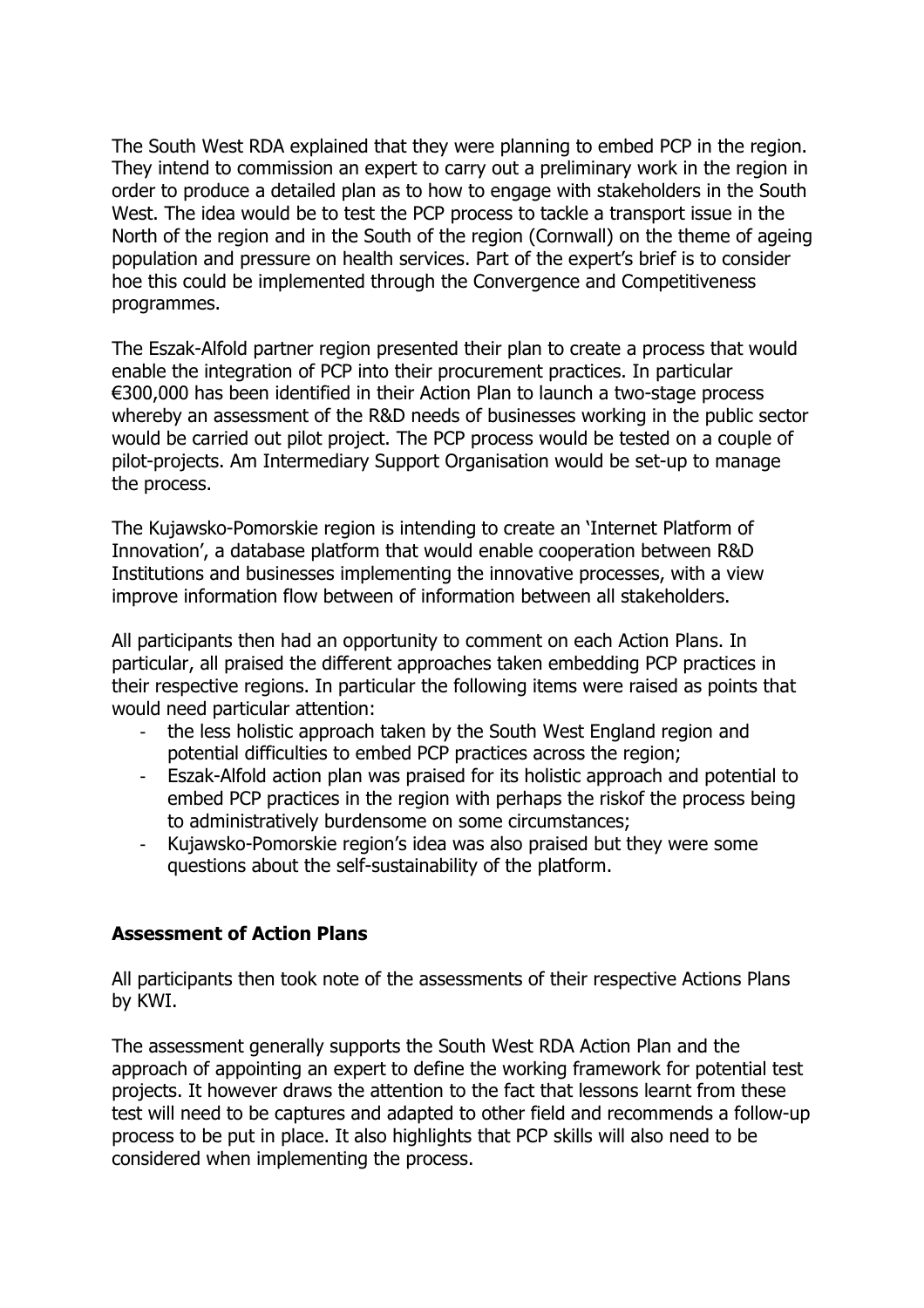KWI highlights the strengths of the Eszack-Alfold plan and in particular the partnership approach and the regional commitment to the PCP process. Most of their comments on the Action Plan focus on the way the lessons learnt will be adapted to other circumstances and publicised in the region.

KWI was enthusiastic about the Kujawsko-Pomorskie plan to set-up and interactive internet tool but emphasised on the need to define the appropriate procedures of interaction between innovation stakeholders.

# **Action points**

All three regions agreed to look into the KWI assessment in more details. Eszak-Alfold was particularly interested in looking into ways of improving communication of advantages of PCP process with smaller businesses in their region.

Kujawsko-Pomorskie promised to take on board the KWI budget recommendations to define individual budgets for the different sub-projects to be implemented on the basis of the web-based tool.

South West of England was particularly interested in exploring the idea raised by Eszak-Alfold to organise a meeting/ field visit with Dutch experts on the matter.

On the latter, MH agreed to speak to Benjamin Kusher to explore various options of a field visit to Netherlands on the basis of RAPIDE budget restrictions.

### **5.2.4. Effective Funding – Business Angel – Assessment tool – Pitching Tool**

RAPIDE Partners:

- 1. WESTERN GREECE
- 2. ÖREBRO SWEDEN
- 3. SOUTH BOHEMIA CZ

Facilitator: Lorelei Hunt, SWERDA

The original facilitator of this group was Jenny Tooth from the BA network in the UK. Due to a broken down train she was unable to come to the meeting. Therefore the group discussed with Lorelei's help her written comments and committed to improve the Action Plans according do it.

#### **RAPIDE Business Angel Network Group- Peer review: Comments from Jenny Tooth, Director, Angel Capital Group, UK Email: Jenny.t@angelcapital.co.uk**

**1. Orebro regional Development Council.**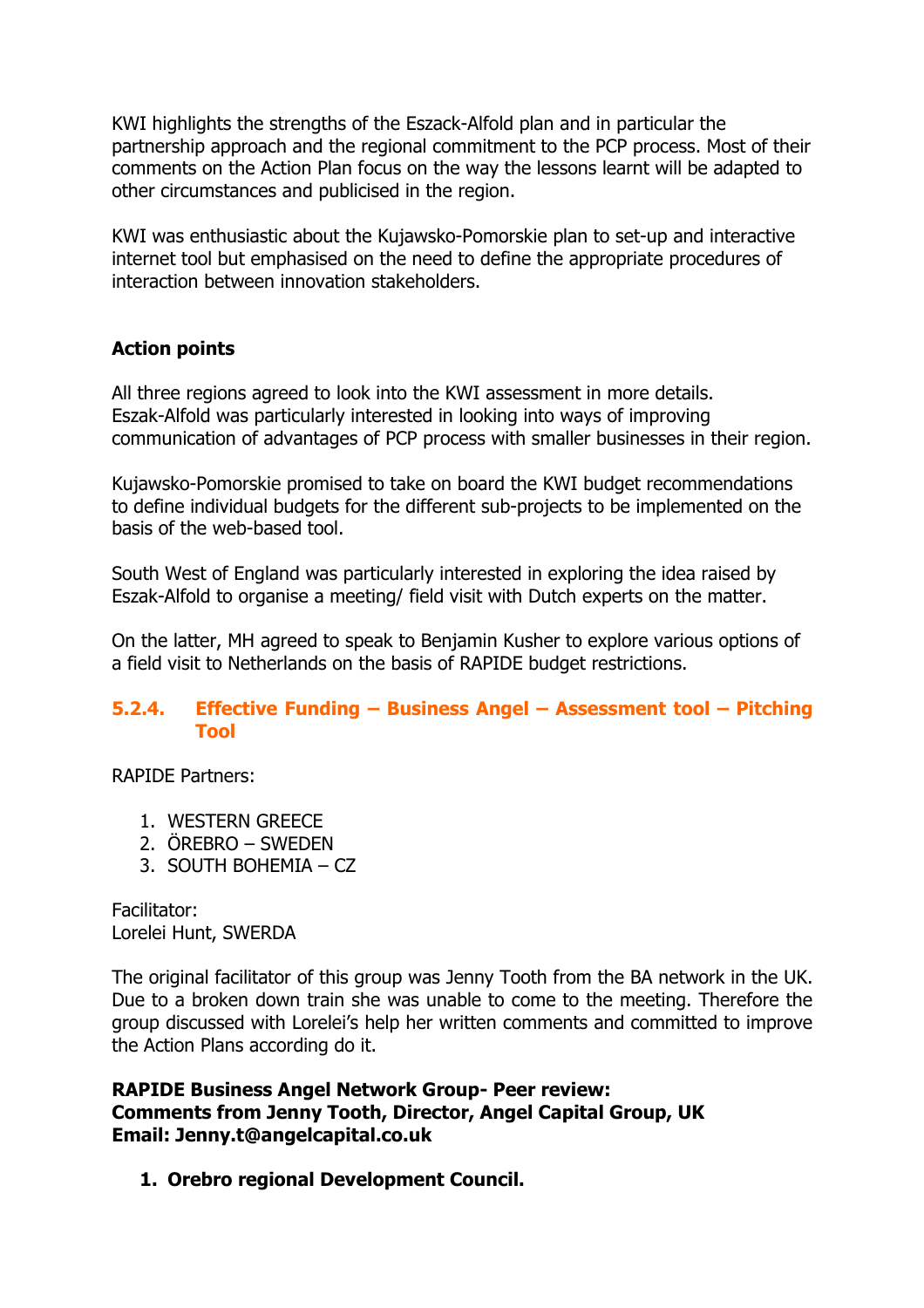Action Plan – The How: Establishing an Business Angels Network

1. Target groups- If this is to attract Business Angels then it is essential to make a clear target to the sources **of High Net worth individuals**- this includes Banks; tax Advisers; Accountants; Existing Business Networksfocusing on business leaders and CEOs of high growth businesses- ie you must target those with the financial capacity and strong business skills. It is important not to confuse your target with entrepreneurs seeking BA finance

Legal Changes- you must be clear you are not contravening MIFIID rules- ie you must decide whether you are involved in merely identifying suitable businesses and presenting them to businesses or brokering match making- this has different legal rules- if in doubt check with Swedish Venture capital Association or MIFIID regulations on the EU web-site

Staff: You need to employ someone with strong experience in equity funding or working with Business Angels

Capacity Building-= why is this not applicable? It is essential to build the capacity of staff to understand how to work with Business Angels; how to select suitable investments; how to support the investment process; how to induct and support new angel investors how to develop angel syndicates

 Awareness raising: this si essential to have a strong campaign to promote and market the opportunity to high het worth individuals, identify, recruit, train them- key resources and effort needs to be spent on this aspect.

Implementation – key staff- these need to have a strong understanding in working with equity investment and HNW individuals and the investment process.

2. Target outputs/results

Project Education and organisation of early business angel capital It is essential to draw upon existing good practice in training and building the capacity of new business angels- see for example the Ready4Equity Programme which with EBAN has developed a curriculum and methodology for training new investors. Also work closely with SVCA as the trade body representing angel investing in Sweden and which can link you to the existing BA networks and build on existing good practice in building angel capacity in Sweden- also strong experience in recruiting and supporting new Women investors .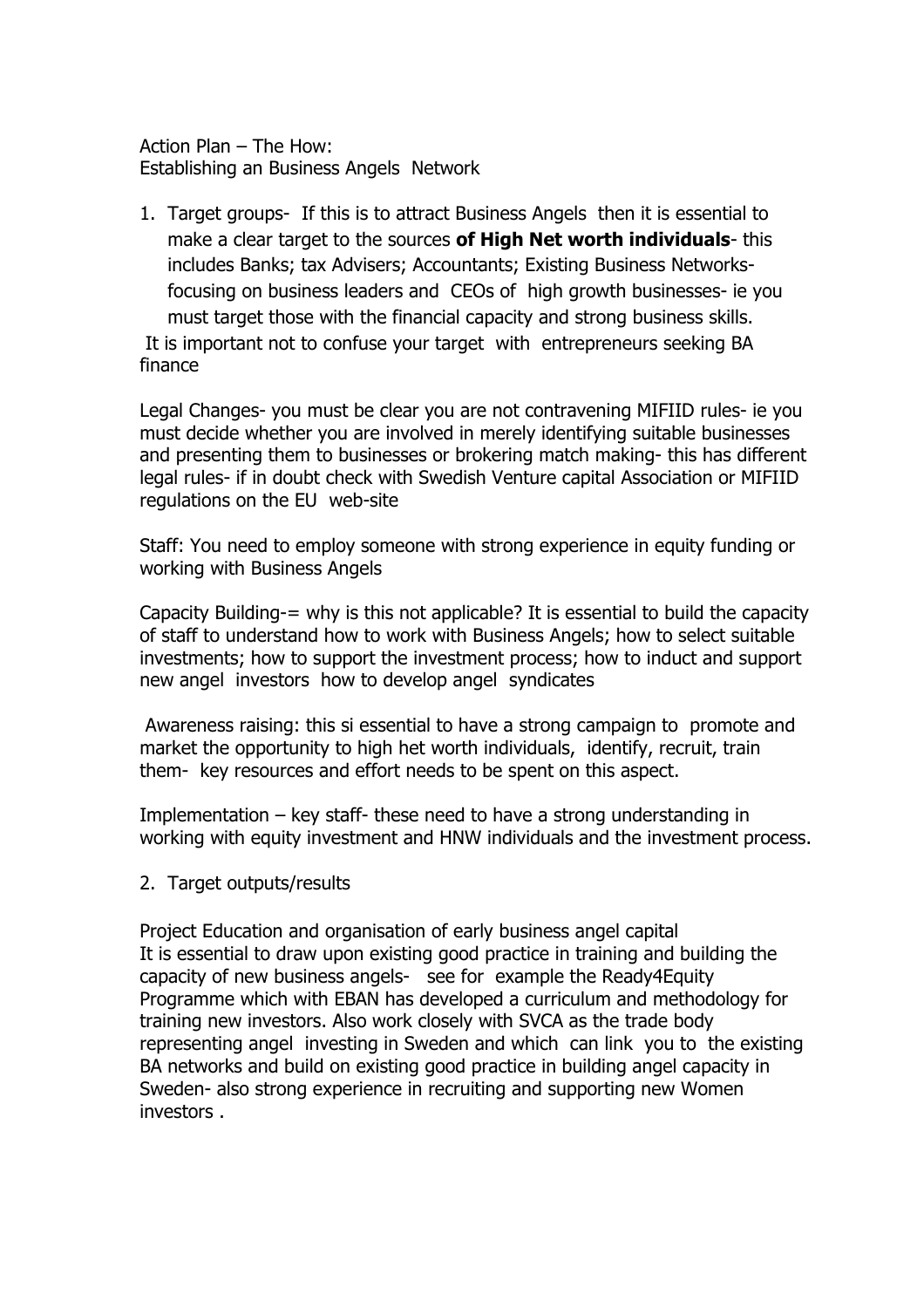What is the nature and description of the new Angel Company- Is the Angel Company going to act as a syndicate to encourage business angels to co-invest together rather than invest individually?

Who will be the lead or gate keeper for the deals What support will be given to support the syndicated deals?

 What actions will be taken to build the links wit the VC investors- How will the co-investment deals be organised

What kind of shares structures will you use to avoid dilution? again it would be useful to work through the SVCA to support these activities and look at deals already done between VCs and Angel groups.

4 Responsibilities for Implementation – timetable:

It will be important to have more detailed plan and timeline for the Awareness activity and recruitment plan. Are the meetings awareness events to attract High Net worth individuals- how many are expected to attend and from what soruces?

How many is your target for the basis for your Angel Compeny/ for an Angel syndicate – should be minimum 10.

5. There should be a timeline for first company presentation events/pitching to investors beyond the education phase- what is the target for first investment to be done- Overall you should allow up to one year between beginning and getting first investments underway.

Finance for BA Network/ Company:

 It is not clear about how much finance has been set aside for this? Since only 25,000  $\epsilon$  is identified for the Forum structure and no mention of funding levels for the BA Network – how will it be funded? Who will pay for the gatekeeper and co-ordination and training of the investors?

Who will pay for the investment readiness support for the Entrepreneurs and preparation for presentation to investors – there is no clear plan how this will be supported

**Region of Western Greece: Deliverable: Draft regional Action Plan:**  Business Angels Academy

page 11 : Good overview of role of Business Angels

Page 12: top: Indicators: In relation to outcomes of BA investing these indicators in relation to innovation outcomes are not appropriate since the causal link between the investment and these outcomes could not be shown: These indicators should be:

- Number of new Business Angels recruited
- Number of business angels that make investments
- Number of SMEs who gain equity finance to support their innovation achieve market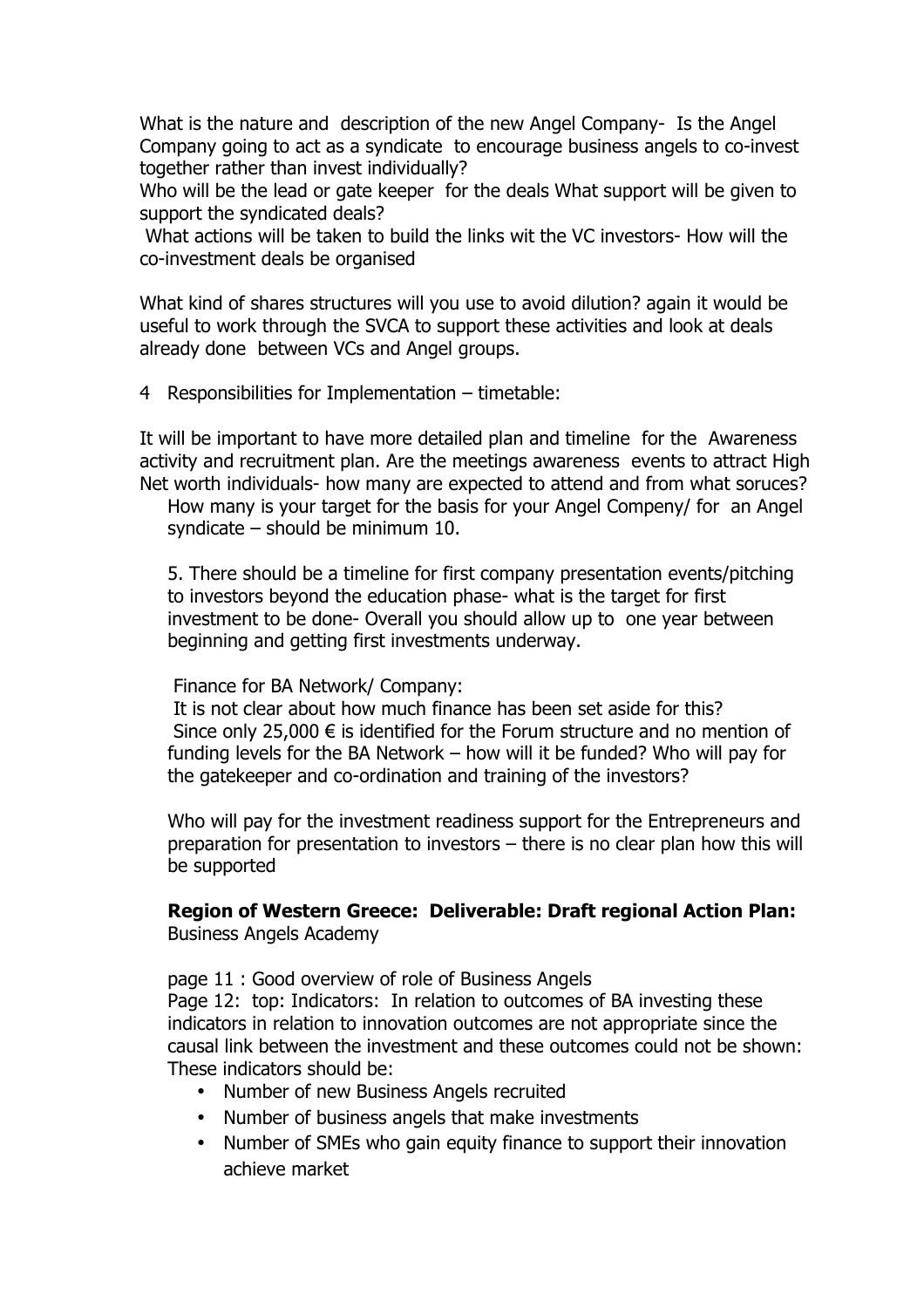• Amount of risk capital gained by SMEs

The Angel Market is estimated at 3.5 to 4bn€ (EBAN) – not sure what stats were used for the 1.5bn estimate  $-$  it is 1bn in the UK alone!

Page 18: 4.2.: Whilst the concept f the BA Academy is very valuable the proposed outcomes and outputs of this initiative are not relevant:

20% new start-ups and

20% new business plans for new products/services within existing businesses.

Those outcomes are not a causal outcome of developing and maintaining a Business Angels Academy but these results are related to actions to support the Supply side The above indicators are related to working with the SMEs community on the demand side to support the businesses prior to approaching the BAs

5.2. Business Angesl Academy- Implementation:

Page 22-24

It is vital to draw on existing good practice and not duplicate existing good practice. Thus the region of Western Greece should draw on the extensive good practice from EBAN- European Trade Body for Busienss Angel investment and also theReady4Equity Programme which has built and validated an extensive programme and curriculum for investor education and is launching the ReadyforEquity Academy. This involves delivery partners across Europe and has been funded under the EU LEONARDO Programme . The programme content should be compared with the very detailed modules available under this programme and which have been tried and tested on the investment community across Europe

It is also important to decide if you are targeting individuals with the capacity to invest ( ie with spare capacity of at least 50-100euros per annum) and that you are not confusing this training with the role of being a mentor or coach with no money to invest.

When you are an investor, you need to follow your investment and take a role on the board, not being a coach. There is a clear distinction of the role here and all research has shown that an Angel who gets hands on in the company is less effective than a strategic role on the board.

Further topics for the training:

NB its vital to include training on **Syndication** since this is the most effective format for angel investing and leverages much more significant investment and skills into individual businesses.

Co-investing alongside VCs- it is also important to include training and **linkages to VCs** for ongoing financing of the businesses- and awareness of angel investing within the overall finance and value chain

 $300,000 \in$  sounds like an adequate sum to operate the BA Academy but the costs should be broken down into: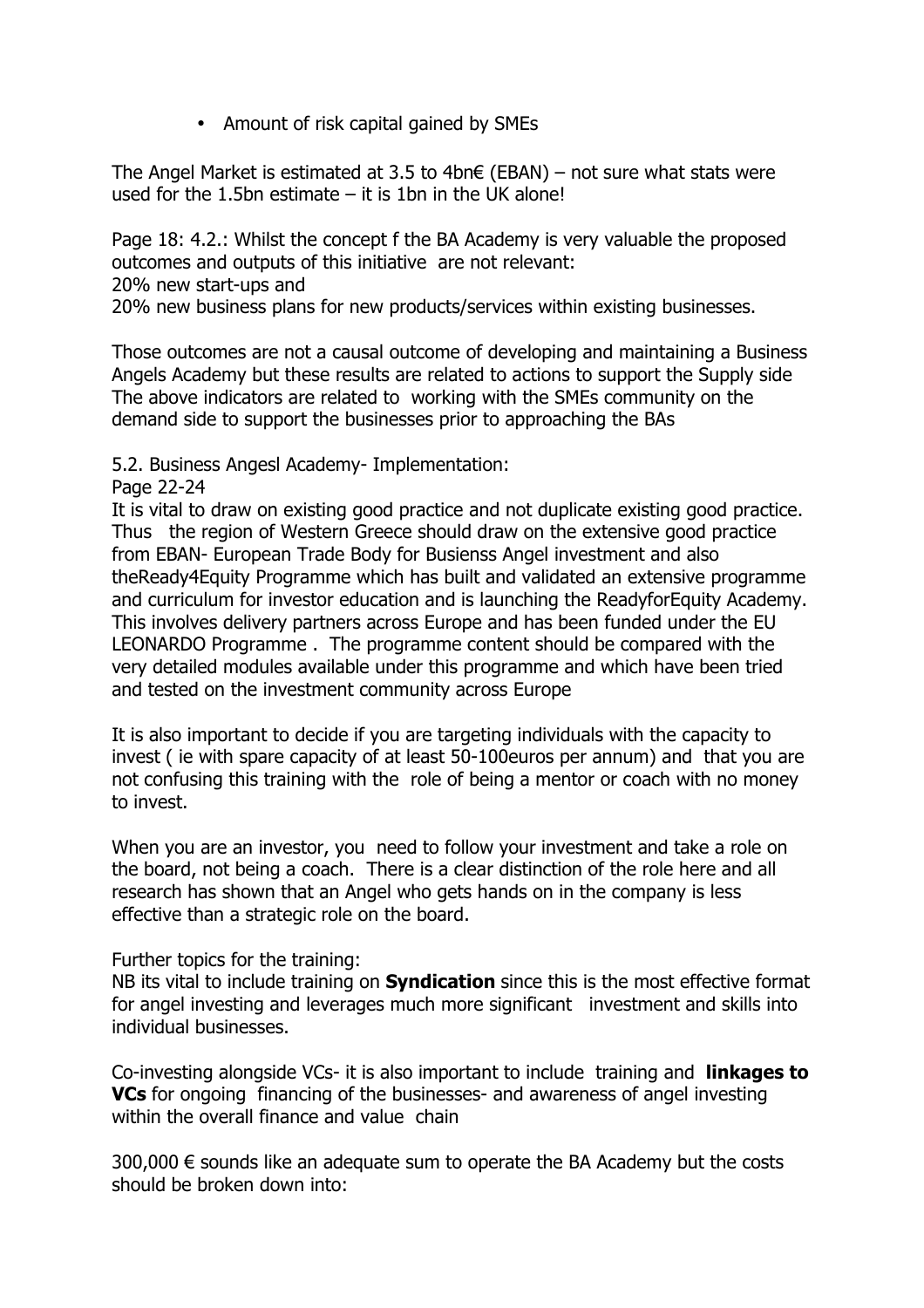- Awareness raising and recruitment
- Training and ongoing professional development of the investors
- Gatekeeping -to identify and select suitable businesses propositions and put them before investors;
- Ongoing co-ordination and support of the investors- creation of linkages to the overall ecosystem for innovation

# **RAPIDE Action Plan:**

Content of training see above comments

Target groups: It will be important to specify what you are looking for interms of Business Angels – ie High Net Worth individuals with both investment capacity and business skills/experience

Staff and Capacity Building: Staff: You need to employ someone with strong experience in equity funding or working with Business Angels

Capacity Building :It is essential to build the capacity of staff to understand how to work with Business Angels; how to select suitable investments; how to support the investment process; how to induct and support new angel investors how to develop angel syndicates

Ensure that the Responsible persons fully understand this market place and can interact with the investment community and know how to recruit the right individuals and support them ongoing through the investment process, syndication etc. – much can go wrong if experienced individuals are not involved.

Time table and timeline- do not underestimate how long it will take to recruit the right individuals and train them and then support them to make the right investments – this should be a more detailed timeline and likely to take one year.

# **RAPIDE Regional Action Plan- Pitching Tool. UK South West**

The How:

There are challenges in the use of the terminology Pitching Tool:

This is not a Pitching Tool for the Investment Community- it is an assessment of the existing IPR of the business which is only one element in of a pitch to investors either Angels or VCs – hence why SWAIN and Set Squared were reluctant to use this.

A pitch has many more elements to this and IP is one of 6 or 7 key areas in the Pitch :

- Management team
- Product/Service